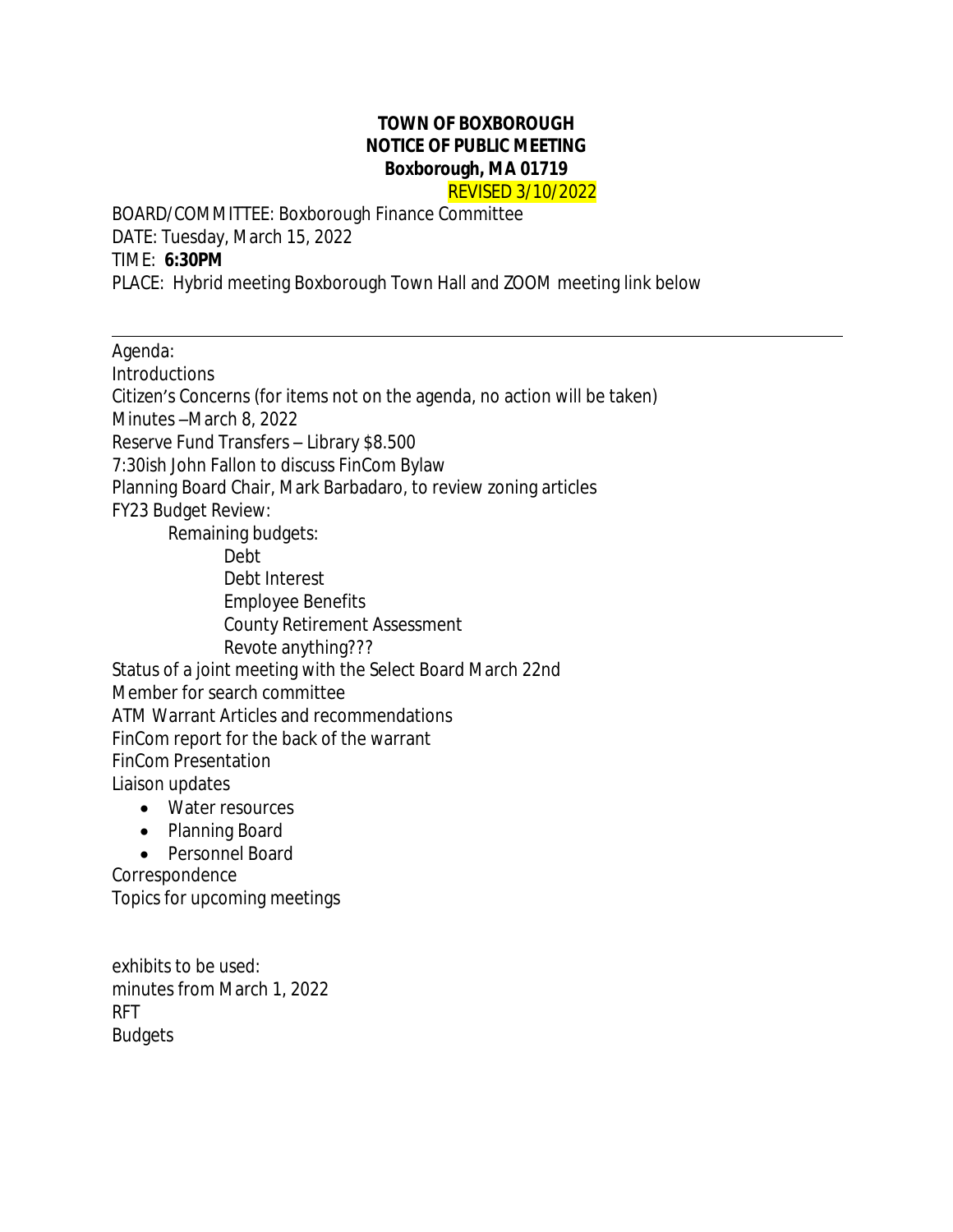| RFT tracker                |             |          |           |          |
|----------------------------|-------------|----------|-----------|----------|
| Item                       | description | Amount   | Start at  | comments |
|                            |             |          | \$150,000 |          |
| <b>HVAC at museum</b>      |             | \$6,700  | \$143,300 |          |
| Acc't Consultant &         |             | \$39,820 | \$103,480 |          |
| Training                   |             |          |           |          |
| T/C Consulting             |             | \$5,000  | \$98,480  |          |
| Hager Well                 |             | \$26,000 | \$72,480  |          |
| Hager Well                 |             | \$3,500  | \$68,698  |          |
| T/C Training               |             | \$10,500 | \$58,480  |          |
| T/C Training               |             | \$15,200 | \$43,280  |          |
| <b>Assessor Consulting</b> |             | \$3,743  | \$39,537  |          |

Next Meetings:

January 4, 2021 - Planning Board, Police Department Budget

January 11, 2021 – DPW Budget, RecCom

January 18, 2021 – ConsCom, Fire Department Budget

January 25, 2021 – Steele Farm, Library Budget, Police, Dispatch, Animal Control February 1, 2022 – Town Hall Budgets

SATURDAY, February 5,2022 – Capital Saturday via Zoom CANCELLED

February 8, 2022 – Unvoted Town Hall Budgets, ABRSD, Minuteman, Assabet, Nashoba

February 15, 2022 - Reserve Fund, Legal, FinCom, RecCom – REVOTE, Long Term Debt, Debt Interest, County Retirement, Insurance, Employee Benefits. All budgets not voted below. Capital Plan

February 22,2022 –ABRSD, Minuteman, Assabet, Nashoba, Technology, STM, warrant articles for ATM

March 1, 2022 –

March 8, 2022 –

March 15, 2022- Funding sources recommendations??, Planning Board

March 22, 2022 – BCT – Sargent Rd, Select Board

March 29, 2022 -

The following budgets will be taken up when time allows, unless a committee chair request an appointment:

- 114 Moderator 119 - Constable
- 176 Zoning Board of Appeals
- 179 AgCom
- 199 Sustainability
- 300 School Committee
- 491 Cemetery
- 505 Animal Inspector
- 511 Board of Health